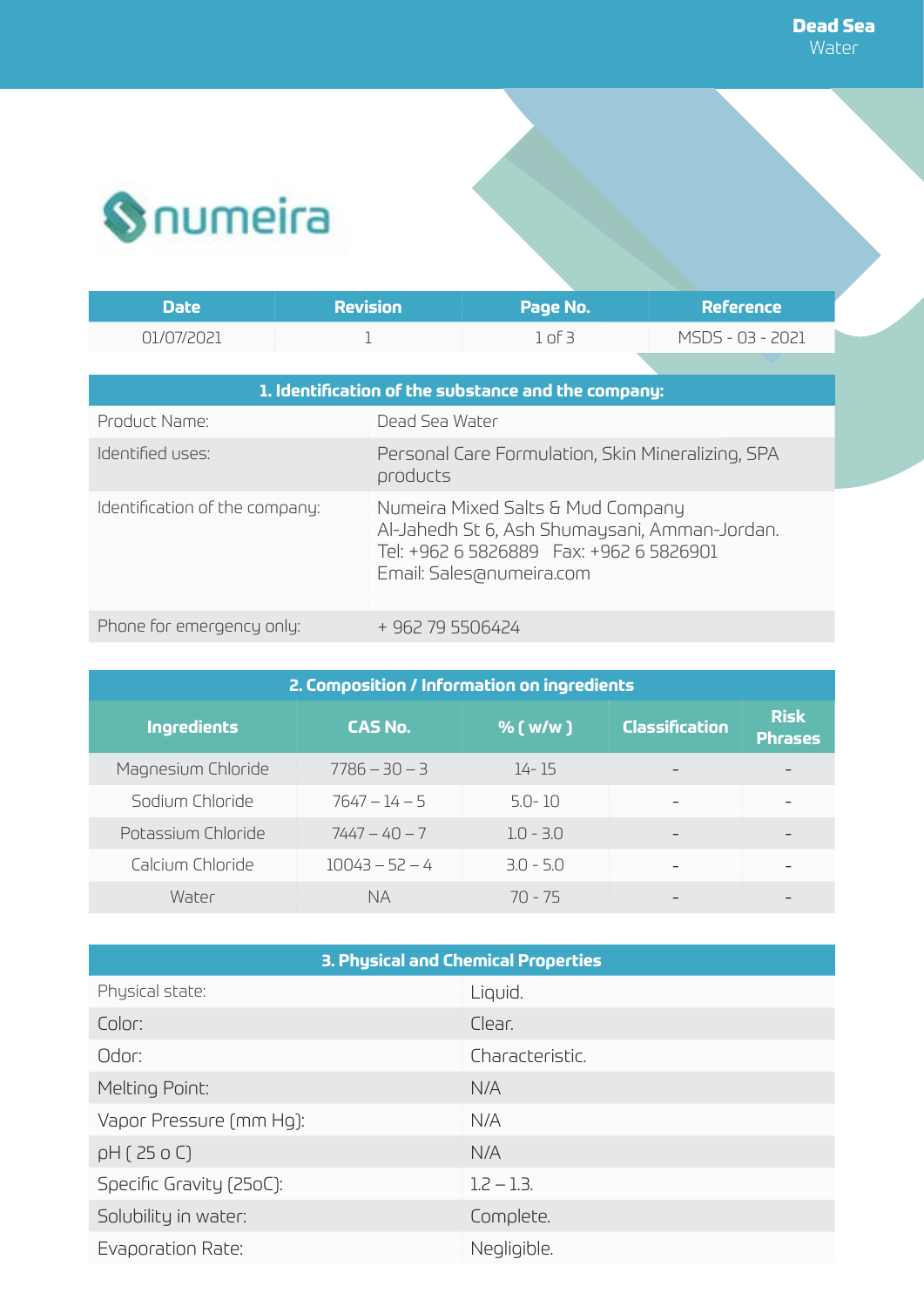

| Date       | $\sf Revision$ | Page No. | Reference        |
|------------|----------------|----------|------------------|
| N1/N7/2021 |                | 2 of 3   | MSDS - 03 - 2021 |

| <b>4. Hazards Identification</b> |                                                                                |  |  |
|----------------------------------|--------------------------------------------------------------------------------|--|--|
| Eye Contact:                     | Mild irritation may occur.                                                     |  |  |
| Skin Contact:                    | Irritation not expected. Mild irritation may occur upon<br>prolonged exposure. |  |  |
| Ingestion:                       | Do Not ingest.                                                                 |  |  |
| Inhalation:                      | No Hazard.                                                                     |  |  |
| Environmental Hazards:           | Not classified as flammable, explosive or oxidizing.                           |  |  |
| Flash point (method used):       | Will not flash.                                                                |  |  |

| <b>5. First Aid Measures</b> |                                                                                                                   |  |
|------------------------------|-------------------------------------------------------------------------------------------------------------------|--|
| <b>Type of Risk</b>          | Actions to do                                                                                                     |  |
| Skin Contact:                | Flush with plenty of water or eye wash solution for 15<br>minutes. Seek medical attention if irritation persists. |  |
| Eye Contact:                 | N/A.                                                                                                              |  |
| Ingestion:                   | $N/A$ .                                                                                                           |  |
| Inhalation:                  | N/A                                                                                                               |  |

|                                          | 6. Stability & Reactivity               |
|------------------------------------------|-----------------------------------------|
| Stability:                               | Stable.                                 |
| Incompatibility (Material to<br>Avoid):  | Avoid contact with oxidizing materials. |
| Hazardous Decomposition or<br>Byproduct: | No know hazard                          |
| Conditions to Avoid:                     | Keep away from extreme heat.            |
| Hazardous Polymerization:                | May Not Occur.                          |